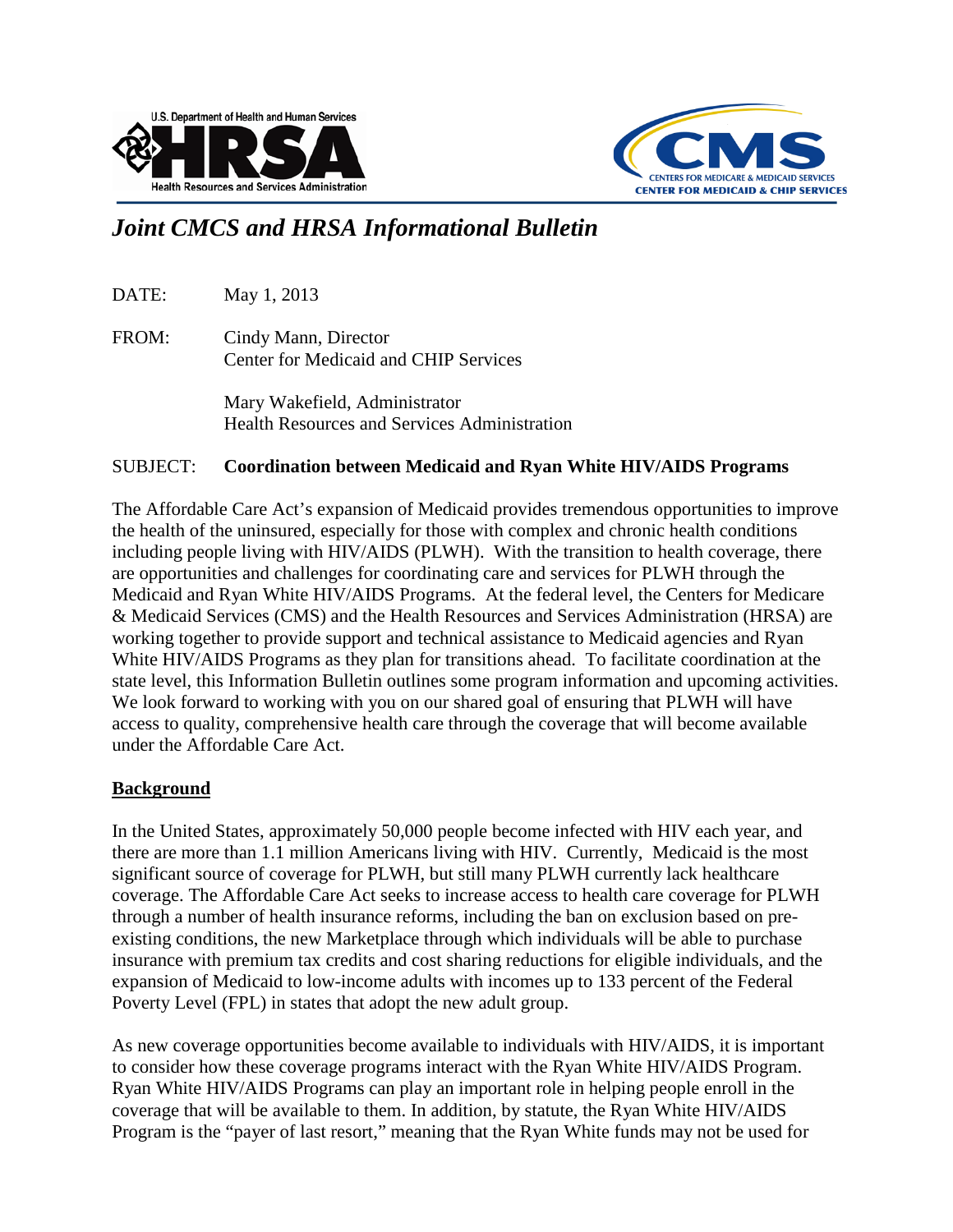any item or service for which payment has been made, or "can reasonably be expected to be made," by any other payer. Grantees are required to assess every client for eligibility for other payers at least every six months, and use effective strategies to coordinate with third party payers, including Medicaid, that are responsible for covering the cost of services provided to eligible or covered persons. As eligible individuals begin to enroll in Medicaid or private insurance, coordination around eligibility, provider/pharmacy network adequacy, prescription drug formularies, and availability and provision of services will be critical to ensure that PLWH continue to receive health care and treatment.

## *Ryan White HIV/AIDS Programs (RWHAP) and AIDS Drug Assistance Programs (ADAP)*

The RWHAP, as amended by the Ryan White HIV/AIDS Treatment Extension Act of 2009 (Public Law 111-87), provides grants to states and U.S. Territories, eligible metropolitan areas, and clinics to improve the quality, availability, and provision of HIV/AIDS health care and support services. Congress designates a portion of the RWHAP appropriation for ADAP funds, which are awarded to states and territories based on a formula of reported living HIV/AIDS cases in the most recent calendar year. ADAP provides medications for the treatment of HIV disease. Program funds may also be used to purchase health insurance for eligible clients if the health insurance is cost effective and has a formulary that is equivalent to the state's ADAP formulary. It is particularly important to ensure a seamless transfer for eligible individuals between ADAP and Medicaid because of the vital role prescription drugs play in the management of and prevention of HIV, as well as the significant financial impact of prescription drugs expenditures on state programs.

Coordination between the RWHAP/ADAP and Medicaid has always been a critical, complex undertaking. Eligibility for and enrollment in Medicaid and the RWHAP can be fluid: individuals may transition from the RWHAP/ADAP to Medicaid temporarily; the RWHAP may continue to provide support for limited or uncovered Medicaid services; individuals may receive retroactive Medicaid eligibility status, and then RWHAP/ADAP may need to back-bill Medicaid for Medicaid-reimbursable services or medications. Under the Affordable Care Act, in states that adopt the new adult coverage group in Medicaid, Medicaid eligibility should be more stable, but still key coordination challenges will exist.

## **CMS and HRSA coordination activities for Medicaid and Ryan White HIV/AIDS Programs**

As we work on promoting seamless transitions of care for PLWH, CMS and HRSA have identified a set of topics that may be useful for providers, states and others to learn more about. These topics include: eligibility, enrollment, essential community providers, best practices in managed care, and integrated care models in context of HIV/AIDS. We are planning a series of webinars on these topics for states, providers and stakeholders (where applicable) that we hope will inform and facilitate communication and collaboration within states, with providers and stakeholders, as we encourage these entities to coordinate with one another. With consistent collaboration by all parties, we can help ensure that beneficiaries with HIV and AIDS reap the full benefits of the Affordable Care Act while preserving the protections and benefits of the Ryan White program.